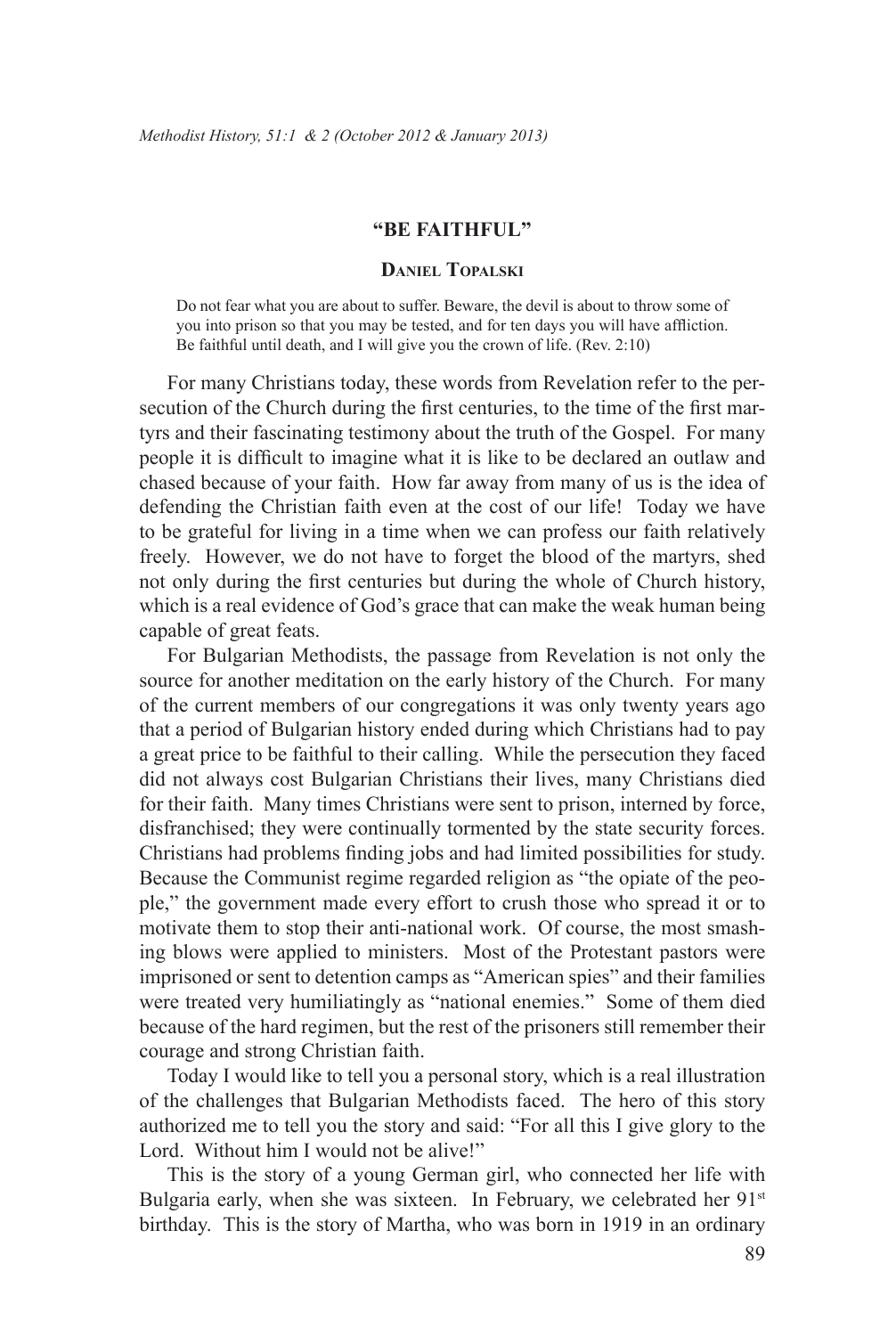family in eastern Germany. When she was fifteen she met the Bulgarian man Iliya Iliev, who had graduated in Frankfurt with a degree in theology and was preparing to return to Bulgaria as a Methodist minister. Iliev was in Martha's hometown with some friends to hold evangelical services.

When Martha was attending secondary school, she was forced to drop out of school because she was not a member of the Hitler Youth. When Iliev, having returned to Bulgaria, heard from Martha about her circumstances he suggested a solution to her problem—Martha could continue her education in the German school in Ruse and at the same time she could work for the family of a Bulgarian doctor and his German wife. At that time there were thirty or forty Germans living in Ruse. In those days it was unusual for a young girl to leave her country and to go abroad without any local sponsorship and protection. Iliya Iliev had a solution for this problem as well, proposing engagement to Martha. At first, her parents agreed and permitted Martha to go to Bulgaria. "That's why I came here," she said. "It was not a grand passion."

In 1935, Iliya Iliev was a pastor in the small village of Hotanza, near Ruse. Martha knew that if she married Iliev she would have to share all the challenges of rural life. At last she accepted the proposal and the marriage ceremony was prepared in the small church. The young couple was dressed in formal clothes, the pastor was there, the bell was ringing and, at the last moment, the bride's father suddenly arrived from Germany, entered the sanctuary and began dissuading his daughter from getting married. It was not too late and she could refuse the marriage. However, Martha remained firm and said, "My intended husband is a pastor here and I do not have the right to discredit him."

The young family was accommodated in a modest house on the outskirts of the village. The conditions were very hard for a young German lady and Martha admits, "I would not bear all this, if I was not a Christian!" Soon after the marriage, Martha's mother came to see the young family and was horrified by what she saw. For eight months she tried to persuade the young family to move to Germany. However, that was not possible, not only because Rev. Iliev could not leave his congregation, but for many other reasons as well. For example, he would not be well accepted in Germany with a name which consisted of three Jewish names, Elijah Jacob Elijah. Even during his studying in Germany he introduced himself not with his real name, but with a similar one. In this way he could avoid at least one of the two Jewish names. So the young family stayed in Bulgaria.

Martha set to work as a faithful helper of her husband. Her first challenge was to learn Bulgarian. She progressed fast and a year and a half later she translated a children's Christmas song from German into Bulgarian. On her initiative a Christmas tree was displayed in the church for the first time. Soon a choir was formed—in four parts under her conductorship. She actively worked with the women and the children in the church. To this day her graduates remember everything they learned from her and they are very grateful to her. The church in Hotanza is still called "the singing church."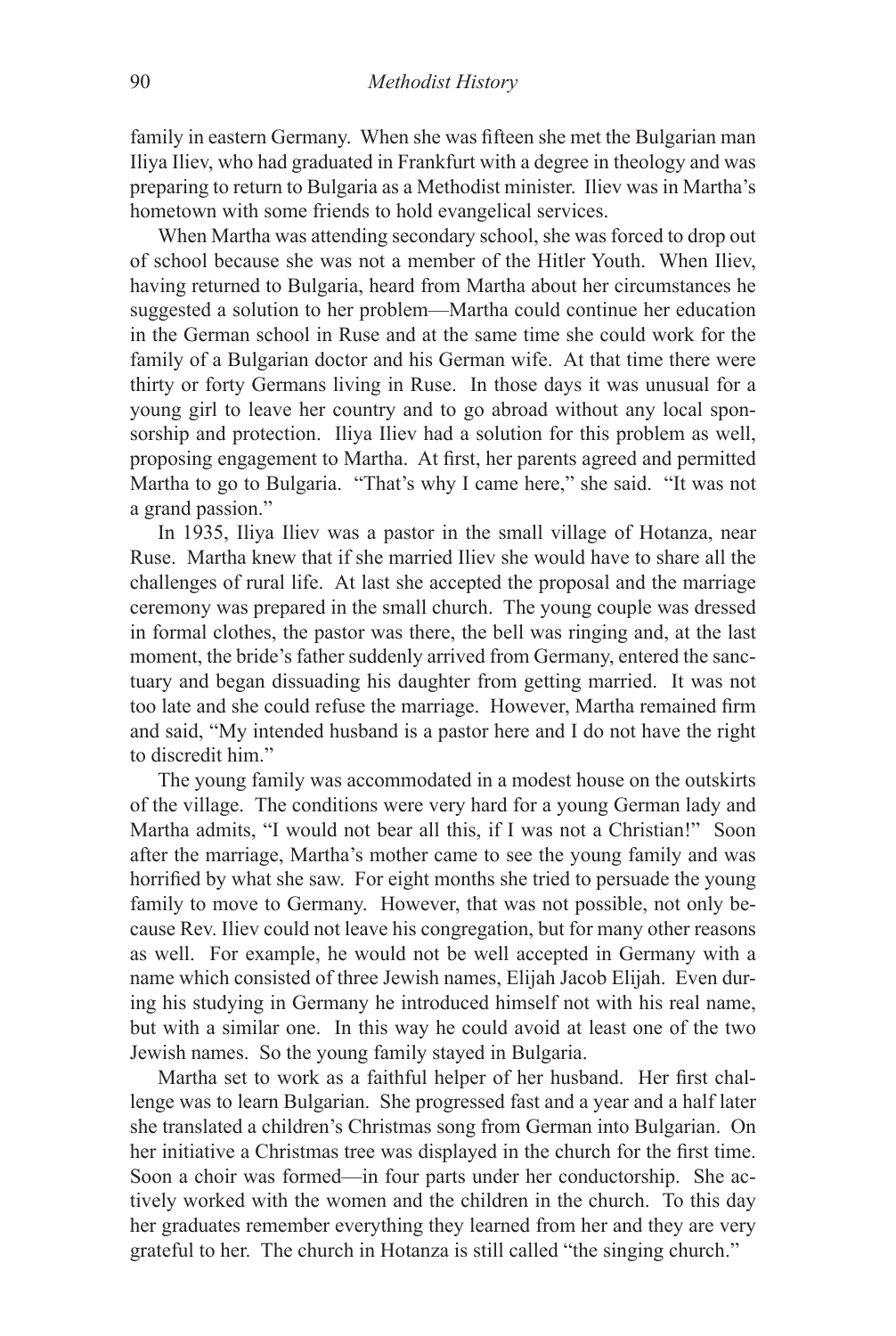In the beginning of World War II (1940), the son of Iliya and Martha was born in Hotanza; his name is Bogomir ("in peace with God"). In 1944, Martha faced very serious danger. As a German woman, she had to be deported to Siberia, which meant certain death. However, some local Communists who over the years had risen to places of influence in the hierarchy successfully intervened and prevented her deportation. A year later Rev. Iliev received his new appointment to the town of Lovech where the American High School for Girls was located. For the twenty-six year old Martha, who had then been living in Hotanza for ten years, the move was a breath of fresh air as she now had the opportunity to communicate with the American women missionaries as well as with the intellectuals in the town of Lovech. During the first years of the new Communist regime the missionaries and the American ambassador were able to protect her family. Unfortunately, it was not long before the missionaries were forced to leave the country and the school building was taken over by the government. The last words the missionary women said to Martha were, "May God help you all!" Soon the new regime took action against the Church.

In 1948, Rev. Iliev was sent to prison in Sofia, accused of being an American spy. He was imprisoned there for three years. Martha stayed alone with her son, without any support on the part of Iliya's parents who were strict Orthodox believers. The most painful years of her life were beginning. As a German and wife of a pastor she was not allowed to receive coupons for food (war coupons were required to obtain food). Martha did not have any financial support except from the Church which had experienced a steep decline in attendance because many of the Church members were too frightened to go to church. Sometimes the Metropolitan bishop of Lovech, who was a Greek, helped her. It was not unusual for Martha to go days without food. Her weight during that period declined to about 40 kilograms (which is about 80 pounds). "I never complained," said Martha, "I never begged and God did not let me starve." Obviously, our sister Martha has learned the same truth as Apostle Paul, "I know what it is to have little, and I know what it is to have plenty. In any and all circumstances I have learned the secret of being well-fed and of going hungry, of having plenty and of being in need" (Philippians 4:12).

At that time, her son Bogomir was diagnosed with a disease which called for special care in a sanatorium. The government did not give their permission, but the doctors sent him to a sanatorium on their own responsibility.

Despite of her own hardships, Martha opened the door of her home (the local parsonage) for many exiles and their children, whom the new government had expelled from Sofia while confiscating their houses and the rest of their property. In addition to her own needs she endeavored to send money to her husband in prison and willingly accepted every kind of job to earn money. During that period she worked very hard in the forestry industry and for a canning factory. For five years she had to make buttons from mussels.

While Rev. Iliev was in prison, Martha preached in the church. They did not stop their services even when very few people attended church. When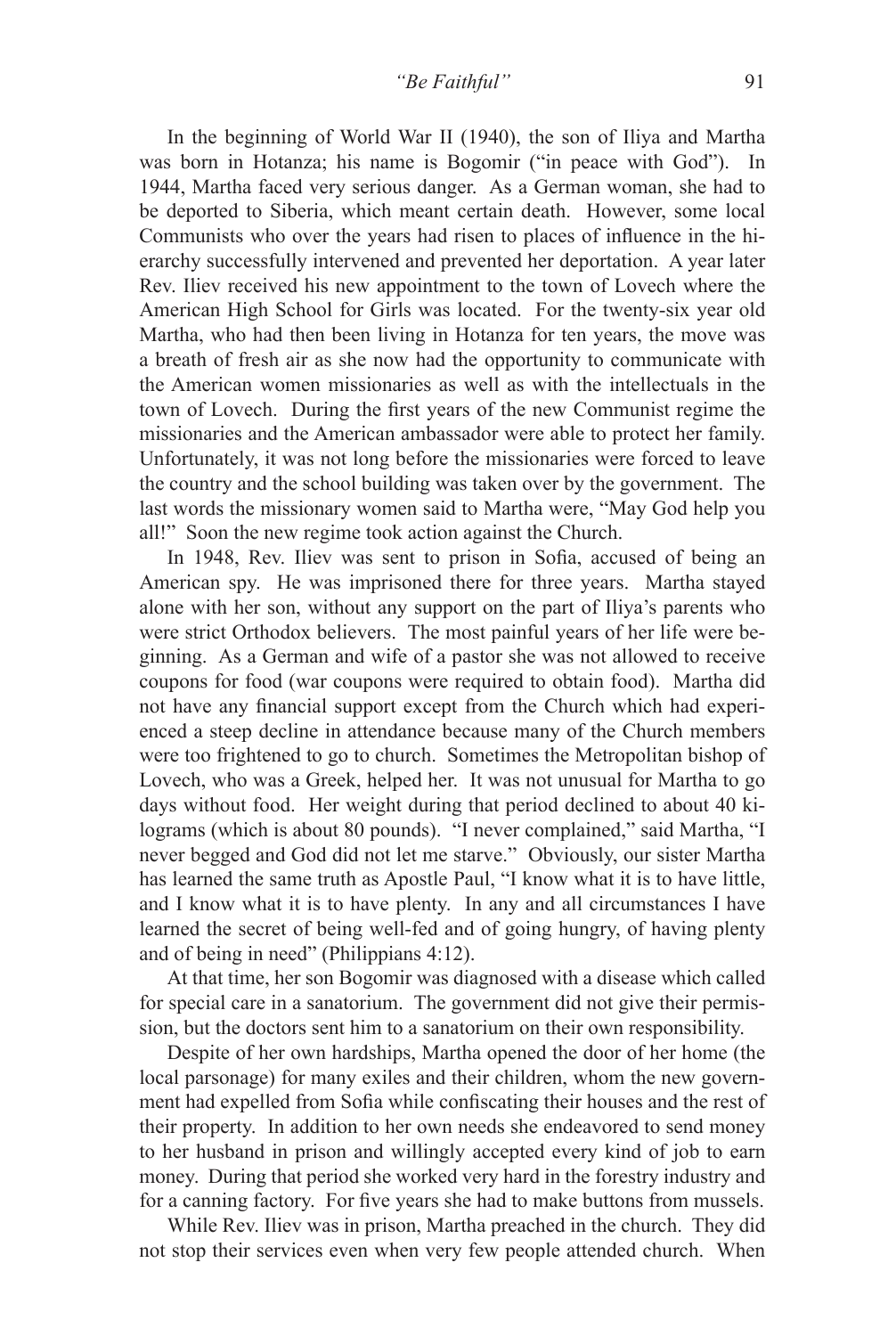Rev. Iliev was set at liberty, the government took the keys of the church and forbade the conducting of services. The challenges were not over. Pastor Iliev was disfranchised for five years. He was not allowed to work at his job or to do a higher-skilled job commiserate to his education. He was only allowed to do hard manual labor. He was forced to go to Ruse where he worked for fifteen years on the city's project to install new drains. Martha remained in Lovech for a few more years until she was invited to join her husband in Ruse.

When she arrived in Ruse she was once again aided by some influential Communists from Hotanza who helped her and she began working as a dressmaker. Rev. Iliev worked and preached, but often accosted by the police who imposed all sorts of conditions for him to continue his ministry. During that period the Pentecostal and the Baptist churches did not have their own buildings and they asked Rev. Iliev if they could have their services in the Methodist church building. He accepted but the police would not allow this to happen. However, Rev. Iliev firmly declared, "They are my brothers and I cannot send them away." To this day the Protestant churches in Ruse acknowledge how important that decision of Rev. Iliev was for their survival.

At one point the regime gave up of the straightforward struggle against the churches. Then many agents and collaborators of the government were recruited and they received a very important task—to destroy the congregations from the inside, making as many obstacles as they could or even selling the buildings. The Bulgarian Methodist Church did not have the opportunity to be in touch with Methodists in Western Europe and the USA. The bishop, who lived in Switzerland, was not allowed to visit Bulgaria. The Communists then succeeded in installing a Bulgarian bishop who was faithful to the regime.

Despite all the efforts of the Communists to destroy the church, it survived. When the democratic changes came to Bulgaria in 1989, there were only three active Methodist churches—in Ruse, Hotanza and Shumen. By that time Rev. Iliev was retired with the small pension of a laborer. What about Martha? It was the same, she was a retired dressmaker.

However, as they witnessed the new beginning of the Methodist church in Bulgaria, Martha and the other Methodists found new courage and were able to find their joy renewed despite the memories of sorrow and pain.

Rev. Iliev died in 1996. If he was alive today he would be one hundred years old. As I told you, this year Martha turns ninety. She continues to attend church and constantly offers words of comfort and encouragement for the young people. Often when I see her I am reminded of the words of the Apostle Paul, "I have fought the good fight, I have finished the race, I have kept the faith. From now on there is reserved for me the crown of righteousness, which the Lord, the righteous judge, will give me on that day, and not only to me but also to all who have longed for his appearing" (2 Timothy 4:7-8).

This was the story of Martha and her family. It is similar to the stories of